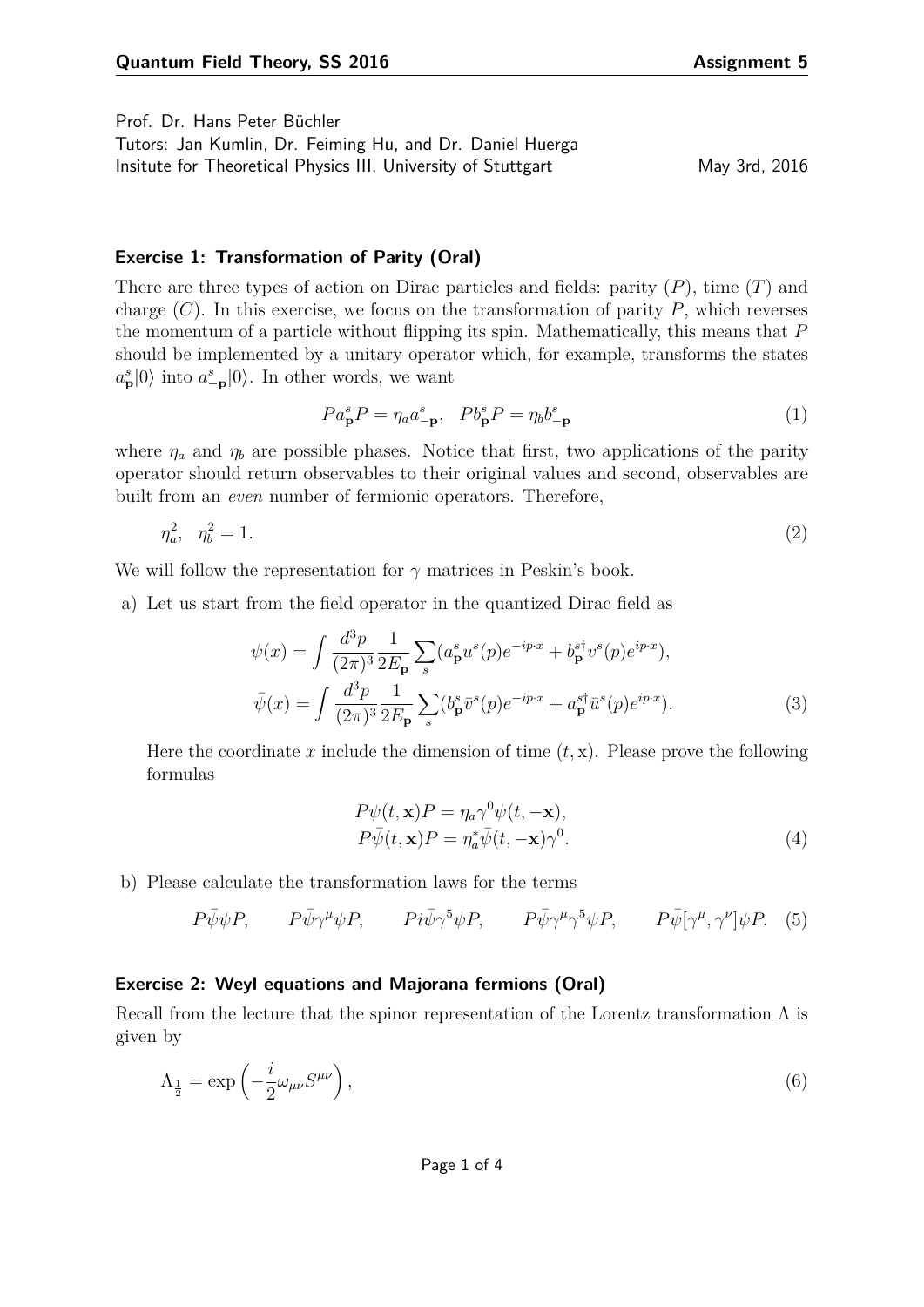where  $\omega_{\mu\nu}$  is an anti-symmetric tensor and  $S^{\mu\nu}$  are the generators for the boosts  $\beta$  and rotations  $\theta$ ,

$$
S^{0i} = -\frac{i}{2} \begin{pmatrix} \sigma^i & 0\\ 0 & -\sigma^i \end{pmatrix}, \qquad S^{ij} = \frac{1}{2} \varepsilon^{ijk} \begin{pmatrix} \sigma^k & 0\\ 0 & \sigma^k \end{pmatrix}, \tag{7}
$$

respectively, in the chiral representation. Due to the block-diagonal form of the generators, the  $\mathfrak{so}(1,3)$  or Dirac representation of the Lorentz group is reducible into two 2-dimensional representations, and the Dirac spinor can be written as

$$
\psi = \left(\begin{array}{c} \psi_L \\ \psi_R \end{array}\right),\tag{8}
$$

where  $\psi_L$  and  $\psi_R$  are the left- and right-handed *Weyl spinors*, respectively.

a) Show that under infinitesimal rotations  $\theta$  and boosts  $\beta$ , the left- and right-hand Weyl spinors transform as

<span id="page-1-2"></span>
$$
\psi_L \rightarrow \left(1 - i\boldsymbol{\theta} \cdot \frac{\boldsymbol{\sigma}}{2} - \boldsymbol{\beta} \cdot \frac{\boldsymbol{\sigma}}{2}\right) \psi_L, \tag{9}
$$

<span id="page-1-1"></span>
$$
\psi_R \rightarrow \left(1 - i\boldsymbol{\theta} \cdot \frac{\boldsymbol{\sigma}}{2} + \boldsymbol{\beta} \cdot \frac{\boldsymbol{\sigma}}{2}\right) \psi_R. \tag{10}
$$

Show that the quantity  $\sigma^2 \psi_L^*$  transforms like a right-handed spinor.  $(Hint: \sigma^2 \sigma^* = -\sigma \sigma^2)$ 

b) Introduce the notation

$$
\sigma^{\mu} \equiv (1, \sigma), \quad \bar{\sigma}^{\mu} \equiv (1, -\sigma), \quad \gamma^{\mu} = \begin{pmatrix} 0 & \sigma^{\mu} \\ \bar{\sigma}^{\mu} & 0 \end{pmatrix}, \tag{11}
$$

and show for the case of massless fermions the Dirac equation in the Weyl representation decouples into the so-called *Weyl equations*

$$
i\bar{\sigma}^{\mu}\partial_{\mu}\psi_{L} = 0, \qquad i\sigma^{\mu}\partial_{\mu}\psi_{R} = 0. \tag{12}
$$

c) Show that it is possible to write an equation for a two-component spinor  $\chi(x)$  as a massive field in the following way:

<span id="page-1-0"></span>
$$
i\bar{\sigma}^{\mu}\partial_{\mu}\chi - im\sigma^2\chi^* = 0. \tag{13}
$$

That is, show that this equation is relativistically invariant and that it implies the Klein-Gordon equation,  $(\partial^2 + m^2)\chi = 0$ . This form of the fermion mass is called a *Majorana mass term*.

d) We shall show now that the Majorana equation [\(13\)](#page-1-0) can be obtained from a Lagrangian. To this end, we develop a classical theory for the field  $\chi(x)$  by considering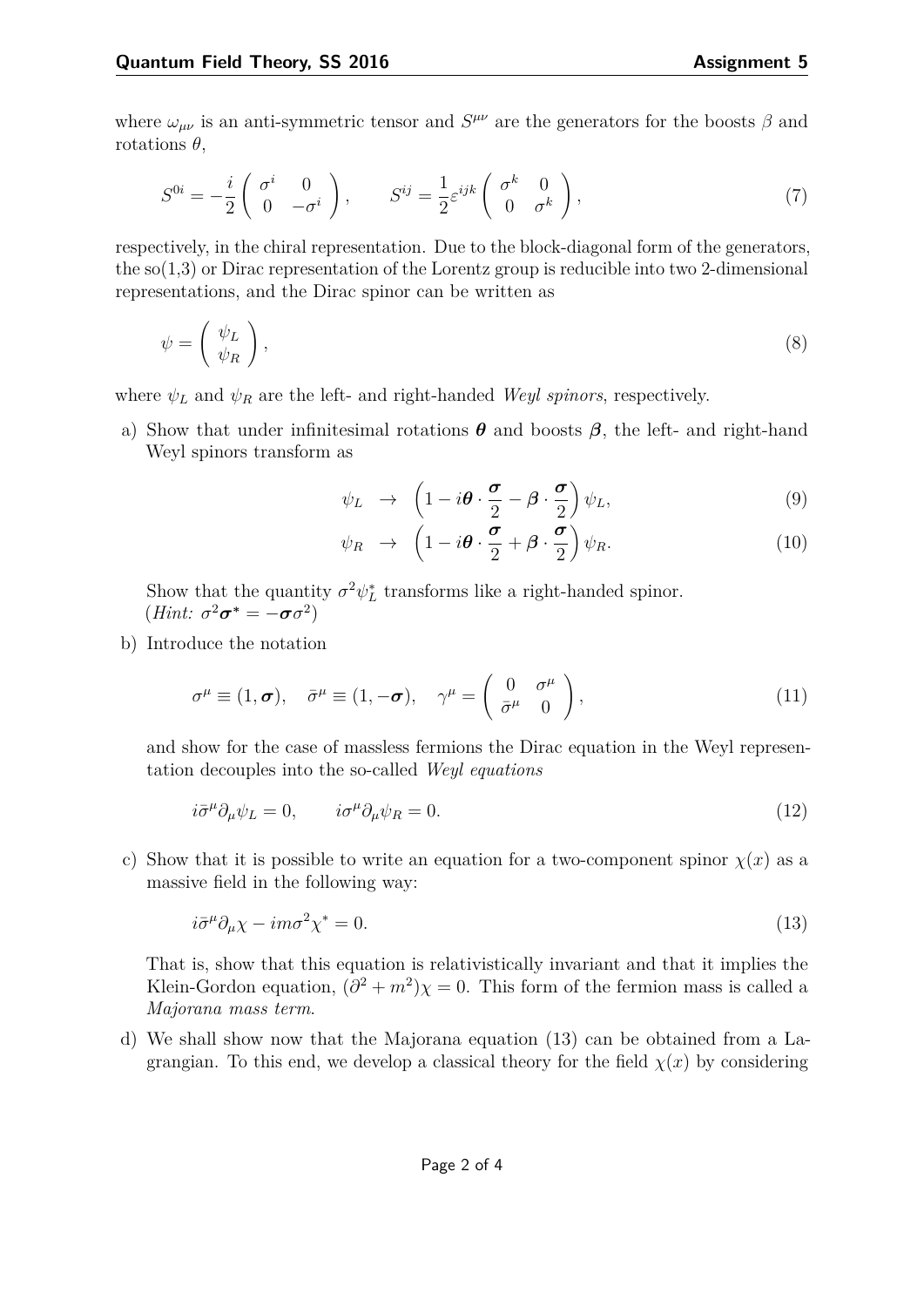it as a classical anticommuting complex field, i.e. a *Grassmann field*, obeying the relations

$$
\chi(x)\chi(x') = -\chi(x')\chi(x),\tag{14}
$$

and where  $\chi^{\dagger} = (\chi^*)^T$ . Note that this relation implies  $\chi(x)^2 = 0$ . A Grassmann field  $\chi(x)$  can be expanded

$$
\chi(x) = \sum_{n} \alpha_n \phi_n(x),\tag{15}
$$

where  $\phi_n(x)$  are a set of orthogonal complex functions and the  $\alpha_n$  are Grassmann numbers. We may define the complex conjugation of a product of two Grassmann numbers as

$$
(\alpha \beta)^* \equiv \beta^* \alpha^* = -\alpha^* \beta^*,\tag{16}
$$

so as to imitate the Hermitian conjugation of quantum fields. Show that the classical action,

<span id="page-2-0"></span>
$$
S = \int d^4x \left[ \chi^\dagger i \bar{\sigma}^\mu \partial_\mu \chi + \frac{im}{2} \left( \chi^T \sigma^2 \chi - \chi^\dagger \sigma^2 \chi^* \right) \right],\tag{17}
$$

is real, i.e.  $S = S^*$ , and that varying *S* with respect to  $\chi$  and  $\chi^*$  yields the Majorana equation [\(12\)](#page-1-1).

e) Consider the Dirac field in the form given by [\(8\)](#page-1-2) and recall that the lower component, i.e.  $\psi_R$  transforms equivalently to a unitary transformed  $\psi_L^*$  field. In this way, we can rewrite the 4-component Dirac field in terms of two 2-component Weyl spinors:

$$
\psi_L(x) = \chi_1(x), \qquad \psi_R(x) = i\sigma^2 \chi_2^*(x).
$$
\n(18)

Rewrite the Dirac Lagrangian in terms of  $\chi_1$  and  $\chi_2$  and notice the form of the mass term.

f) Let us now quantize the Majorana theory [\(17\)](#page-2-0) by the canonical quantization procedure. That is, let us promote  $\chi(x)$  to a quantum field satisfying the canonical anticommutation relation

$$
\left\{\chi_a(\mathbf{x}), \chi_b^{\dagger}(\mathbf{y})\right\} = \delta_{ab}\delta(\mathbf{x} - \mathbf{y}),\tag{19}
$$

and find its conjugate momentum field to construct a Hermitian Hamiltonian. Find the set of fields that written in terms of annihilation and creation operators diagonalizes the Hamiltonian.

(Hint: Compare  $\chi(x)$  to the two top components of the quantized Dirac field.)